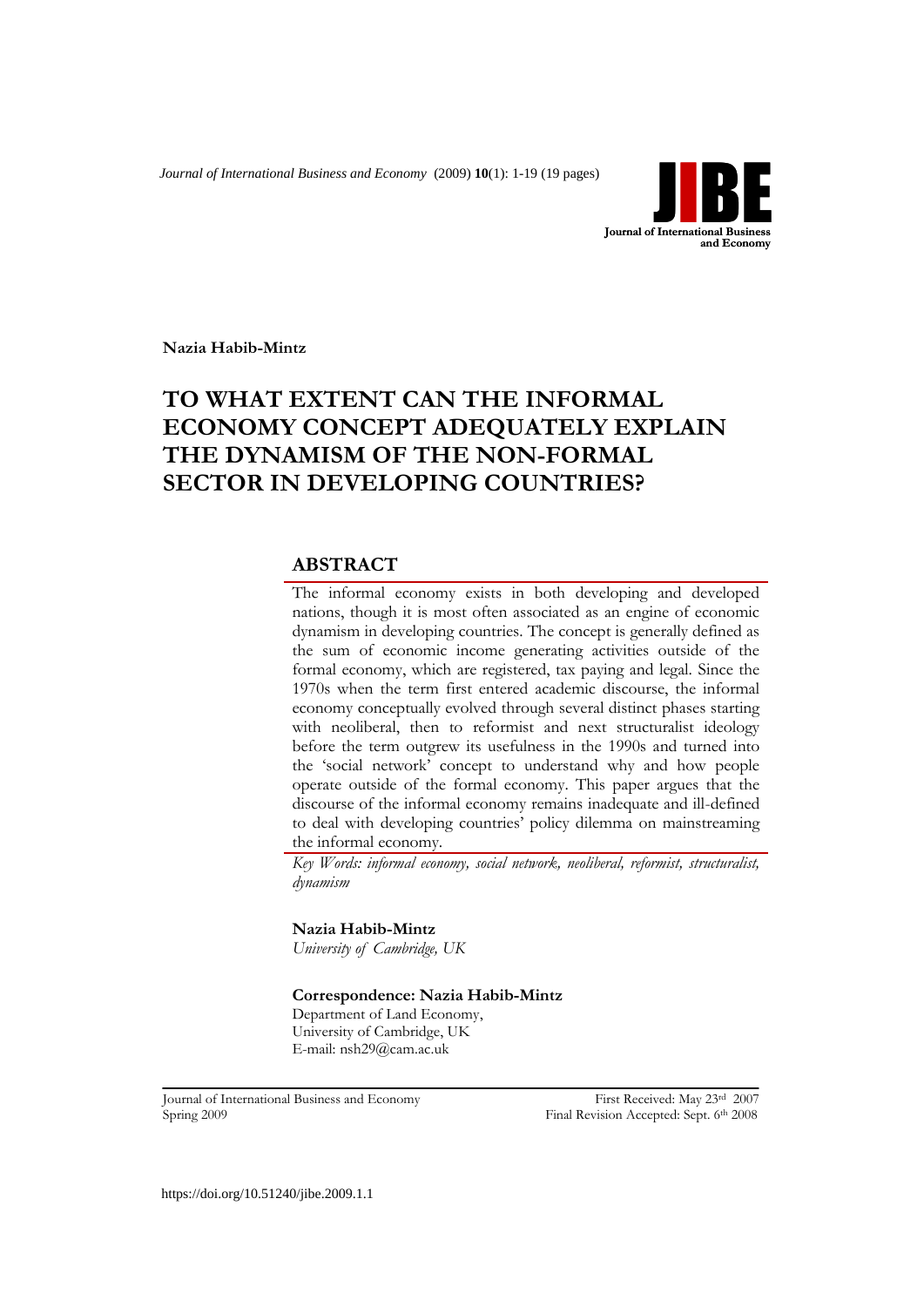## **INTRODUCTION**

The informal economy exists in both developing and developed nations, though it is most often associated as an engine of economic dynamism in developing countries. The concept is generally defined as the sum of economic income generating activities, excluding those that involve contractual or legally regulated employment or enterprises, which constitute the formal sector (Castells and Portes 1989: 12-13). The common examples from the informal economy include workers operating 'off the books' for cash, such as street vendors, construction workers, and taxi drivers. Often, informal businesses are small and family-run or run by a single entrepreneur. The concept is elusive because meanings mutate while being appropriated by different paradigms, disciplines, interests, and moments in history. Also, in developing countries, there is often no clear distinction between formal and informal sectors - large factories, and state-run enterprises have informal labour forces working beside their formal counterparts (Tokman 2001).

Also, as the world economy changed from the state-led domination of the 1970s to market-led economic forces in the 1990s, and now to an increasingly integrated and globalized world economy, developing countries experienced both formal and informal economic growth, despite doubts about the non-formal sector's existence (see Rakowski 1994b). International Labour Organization (ILO) statistics indicate that the share of the informal economy employment in the non-agricultural workforce ranges from 55% in Latin America to 45 - 85% in different parts of Asia to nearly 80% in Africa and it is growing (Chen, Jhabvala, and Lund 2002).<sup>1</sup> There has overdue debate among scholars to identify sources contributing to economies" informality or economic dynamism. Given this complexity and importance of the informal economy it is important to inquire whether and to what extent the informal economy concept can adequately explain the dynamism of the non-formal sector in developing countries.

This paper argues that the concept of the informal economy remains inadequate and ill-defined to deal with the dynamism of the non-formal sector in developing countries. Since the 1970s when the term first entered academic discourse, the informal economy conceptually evolved through several distinct phases. However, as each conceptualization addressed shortcomings of previous ones, conceptual inadequacies persist.

<sup>1</sup> Agricultural employment is excluded because it is largely informal and would skew the results. Original data was taken from Charmes (1998).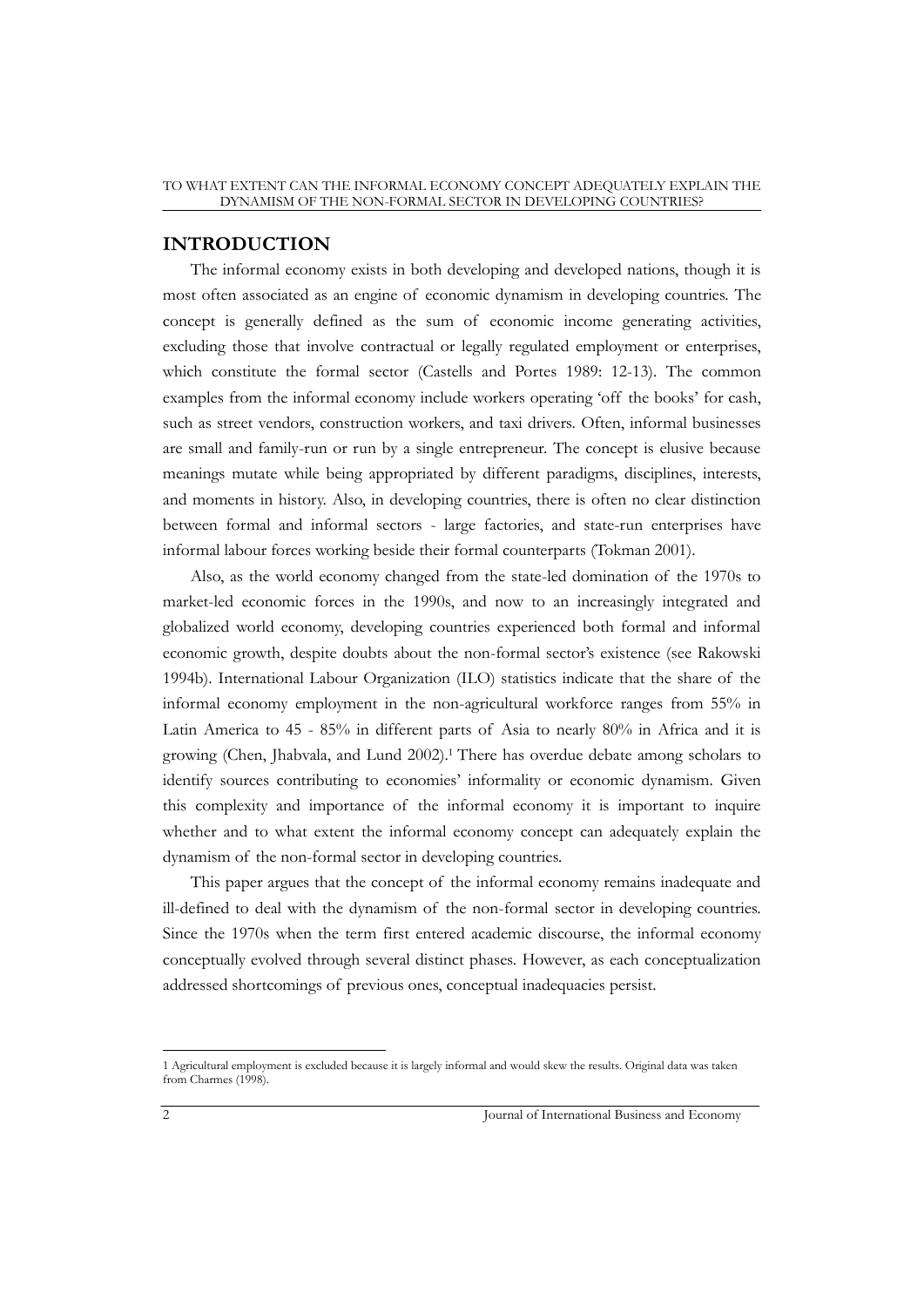The remainder of this paper follows two main sections – a theory section, and a case study section. The theory section reviews three successive conceptualizations of the informal economy and discusses their shortcomings. For case studies, the Mexican milk industry and the Nigerian footwear and garments industry are used to illustrate that even recent theoretical frameworks struggle to fully conceptualize the informal economy.

## **THEORETICAL EVOLUTION OF THE INFORMAL ECONOMY CONCEPT**

This section reviews the evolution of the informal economy concept in three main phases. In the first phase, the term "informal economy" was coined and gained scholastic and institutional currency. The second phase outlines three major theoretical perspectives that emerged: neoliberal, reformist, and structuralist. It will shed light on their (ideological) assumptions about the informal economy"s characteristics and its role in economic development and address some of their major shortcomings. The third phase discusses the ascent of the social network concept as scholars argued that the informalization concept had outgrown its usefulness.

## **THE FIRST PHASE: LABELLING 'THE INFORMAL ECONOMY'**

The concept's nascence traces back to the conundrum of surplus labour resulting from industrialization and the advancement of capitalist development in the early 19th century, which Marx (1977) referred to as a "reserve army". The language used to describe the growing labour surplus includes: 'marginality', 'abnormally swollen, over distended tertiary sector", and "bazaar-type" (Moser 1978: 1048). These earlier terminologies connoted the idea that urban labour surpluses would eventually disappear with the rise of industrialization (Roldán 1985, Marx 1977). Neoclassical economists predicted a similar process - an assumption which remained prevalent in the literature during this phase (Lewis 1959, Rostow 1960).<sup>2</sup> The neoclassical economic theory which is based on faith over market power and the "invisible-hand" to ensure economic efficiency, suggests that overtime the price of goods and services will be same in markets in a country. Marx"s division of labour and wage differentiation will tapper away with economic development.

<sup>2</sup> Rostow predicts that unemployment increases in the initial stages of development, but ultimately, disappears upon modernization (1960: 4-16).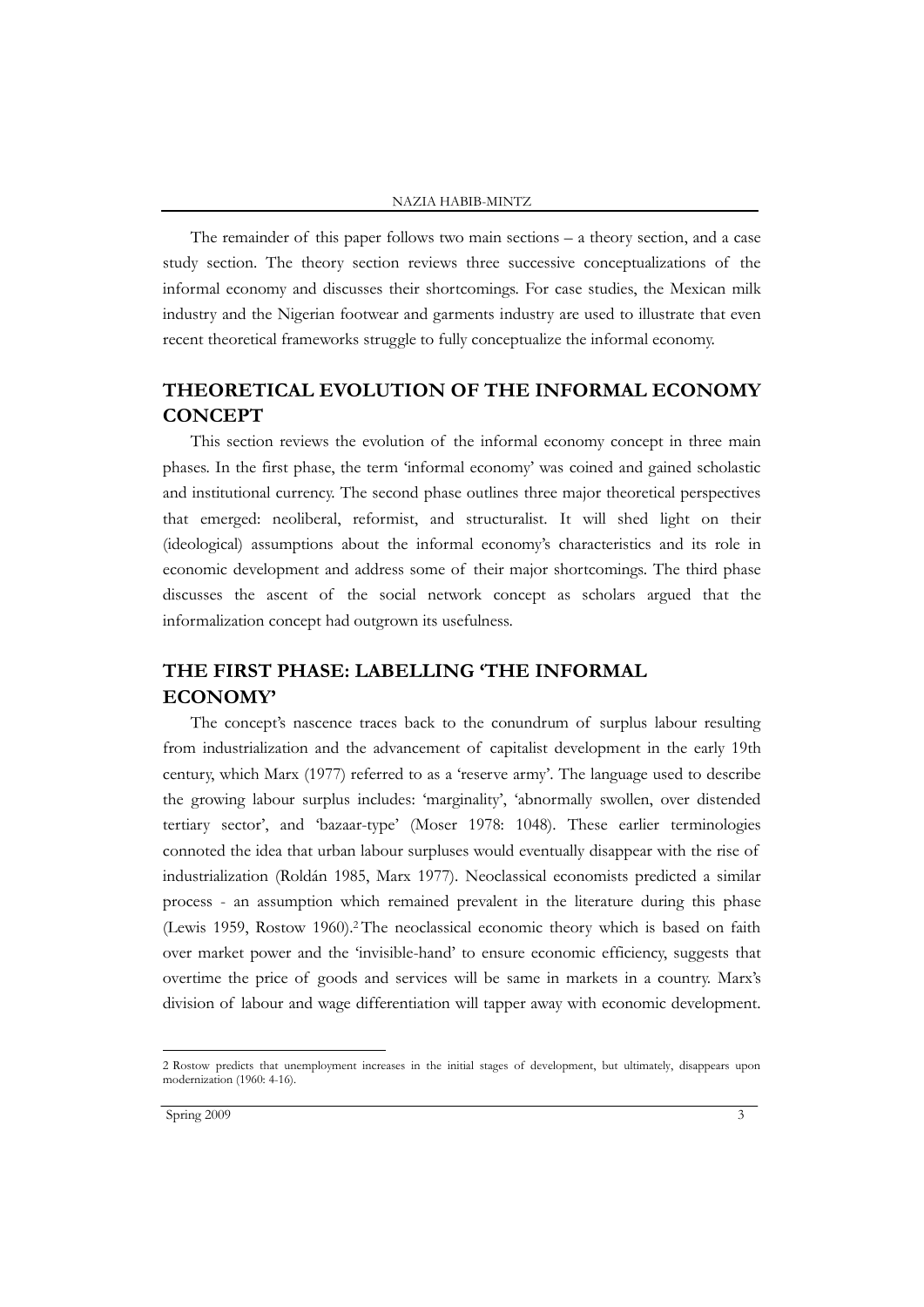That means there is one market for all. But that is not the fact as evidences from around the world shows that economic development has not generated adequate quantity and quality of jobs for all (Ocampo and Jomo 2007). In developing countries, increasing job insecurity and weak institutional support push people in alternative employment market – informal economy.

In the early 1970s, Cambridge anthropologist Keith Hart studied the urban labour market phenomenon in Ghana which survived without any formal employment (Hart 1973). This work coined the term "informal economy", and gave its "academic name" (Hart 2006). According to Hart, the distinction between formal and informal economies is 'whether or not labour is recruited on a permanent and regular basis for fixed reward' (1973: 68). He discovered that "informal economic activities possess some autonomous capacity for generating growth in the incomes of the urban (and rural) poor" (ibid: 61). Hart saw it as "the possibility of a dramatic "bootstrap" operation, lifting the underdeveloped economies through their own indigenous enterprise' (ibid: 89).

Later, the ILO (1972) took on the surplus labour issue and published report on Kenya where the informal economy was treated as a euphemism for poverty and a cushion or buffer for third world unemployment and economic problems (Roldán 1985). Both Hart and the ILO suggested that significant industrialization would build up the formal sector, creating labour demand and income opportunity, thus absorbing the informal economy into the formal one (Hart 1973, ILO 1972).

Further empirical research on the global economic and political dynamics during the 1980s signalled that the informal economy continued to grow, despite predictions otherwise (Moser 1984, Roldán 1985).<sup>3</sup> In the context of global economic crises and restructuring, neoliberal economic ideologies acknowledged the informal economy and encouraged conditionalities on aid to developing countries to promote formal employment by promulgating state deregulation, free-market development, and curbing social expenditure (Portes 1997). By the mid 1980s, it became evident that the informal economy was "here to stay" (Portes and Sassen-Koob 1987, de Soto 1989), ushering in the next conceptual evolution.

<sup>3</sup> For details how the informal economy grows in the context of neoliberal economic policies, see Moser (1984), Portes (1997), Portes and Schauffler (1993) and de Soto (1989).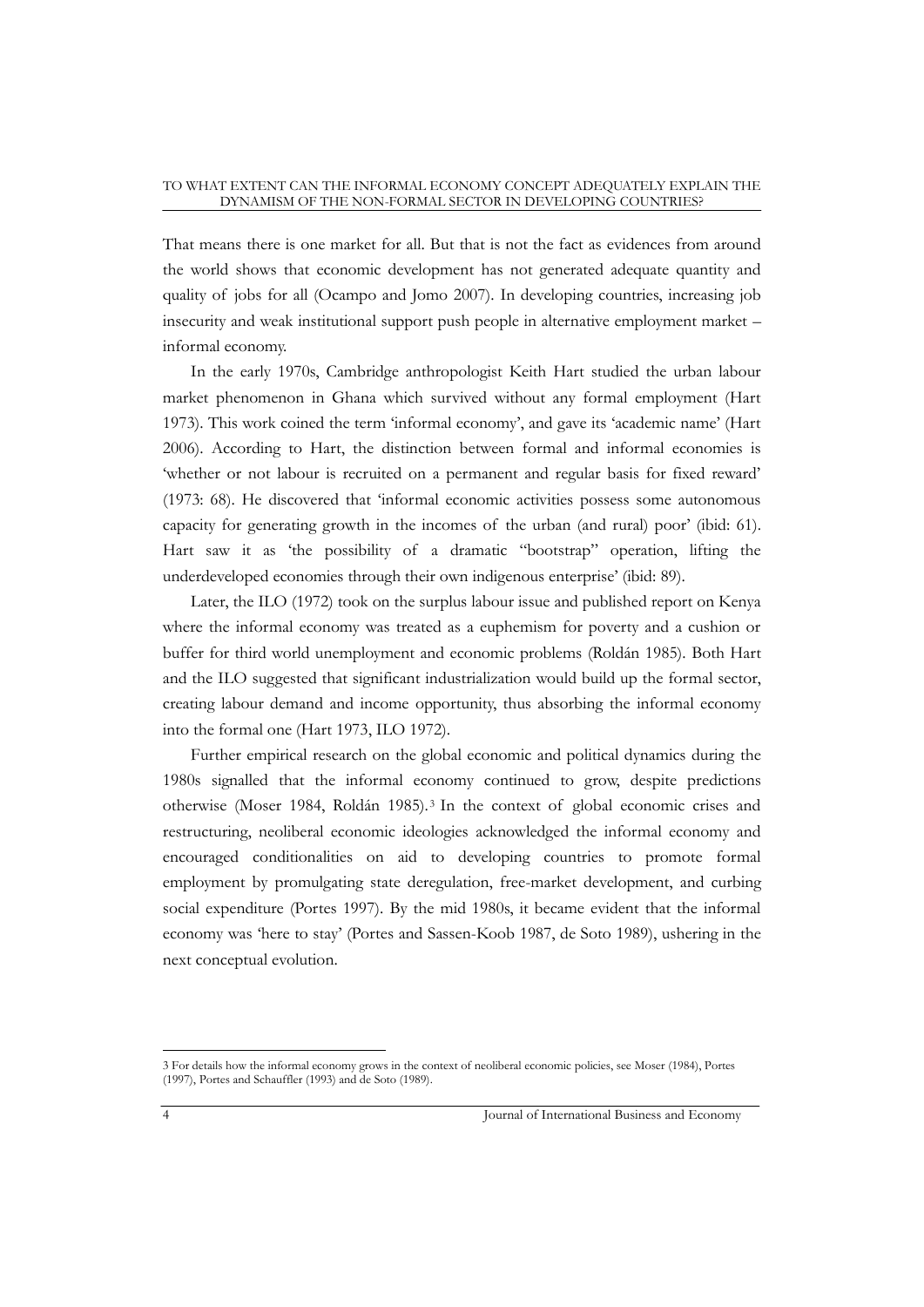## **THE SECOND PHASE**

At the end of the 20th century, as poverty reduction and globalization gained intellectual attention, the informal economy gained new currency. Two main consensuses were reached in the late 1980s with regards to the informal economy"s definition and the extent of its importance at national and global levels. The first definition that was agreed upon was that of "a set of income-generating activities which involve legal goods but the activities themselves lay outside the domain of government regulation" (Castells and Portes 1989: 12) which rectified the early gap in bringing in the income generation dimension. The second consensus considered reconceptualization of the informal economy as a central and dynamic feature of the contemporary markets and economic development (Castells and Portes 1989, Standing and Tokman 1991, de Soto 1989). Three leading perspectives stemmed from the renewed consensus – neoliberal, the ILO reformists, and structuralist – though ideological distinctions remain with regard to the theories about its expansion and the role of the state.

### **Neoliberal: Hernando de Soto and the World Bank**

The neoliberal perspective, championed by the Peruvian economist Hernando de Soto (1989), argues that informality is a popular economic response to weak governments and states. <sup>4</sup> This argument soon gained popularity among neoliberal economists, policy advisors in the World Bank (WB), and IMF, and non-government organizations (Chen 2004). de Soto saw "entrepreneurial dynamism" as people"s "spontaneous and creative response to the state"s incapability to satisfy impoverished masses" basic needs and to the system which has "traditionally made them victims of a kind of legal and economic apartheid" (ibid: v-ix). The impediments include bureaucratic red tape, lack of property rights, and difficult accessibility to productive resources like finance and technology (de Soto 1989, 2000, 2001). He proclaimed that the informal economy creates wealth and opportunities like employment, housing, credit, and social support for the poor, which would not otherwise be created by the state, albeit unrecognized and unmeasured, and should be recognized as a genuine alternative path to development (de Soto 1989, 2001). Thus, the informal economy is seen to parallel the formal economy. He suggested neoliberal policies to free the informal economy from the state apparatus (2001: 14).

<sup>4</sup> Weak states are those that lack the power to enforce laws and regulations on its citizen.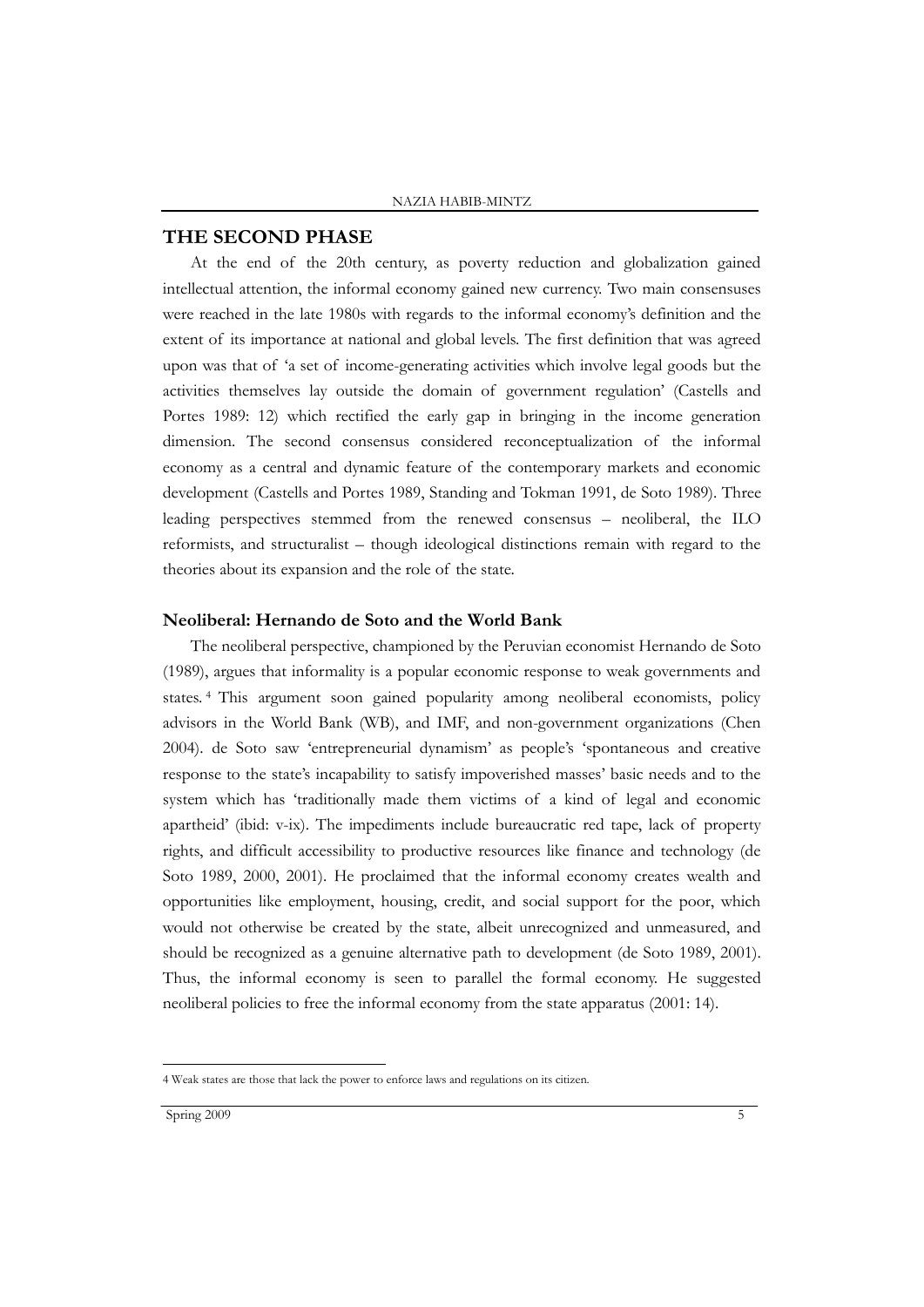Critics point out that although the majority of policymakers for developing countries, i.e. the WB and IMF, subscribe to this perspective, they offer neither practical solutions on how to incorporate 'the other path' into mainstream development nor do they have evidence which proves that the informal economy can overcome the problems of a weak government apparatus under market liberalization (de Olarte 2001).

## **The ILO Reformist View**

In the early 1990s, the ILO subscribed to the view that the growth and dynamism of informal enterprises among the poor was primarily a survival mechanism of labour under market liberalization and not, as suggested by the WB, a result of weak state support. Industrialization failed to absorb surplus labour into the formal economy, forcing alternative economic pursuits (Standing and Tokman 1991).

The ILO perspective made two main contributions to the discourse. The first is that the informal economy is a survival strategy for developing countries' excess labour, which takes informal jobs, essentially equating informality with poverty (Tokman 1982, 1989). It equates market liberalization as a negative force lowering GDP growth rates of regions like Sub-Saharan Africa, Latin America, and the Caribbean. Firms in the formal sector contract by retrenching employees in order to cut down their operating costs (Ranis and Stewart 1999). Retrenched workers then seek alternative employment leading to growth in the informal businesses (Tokman 2001, ILO 2004).

The second contribution is that the informal economy is neither illegal nor legal, but rather a predominantly grey area (Tokman 2001). For example, a home-based shop may legally register, but conform to no other legal obligations, or outsourced home-workers in Latin America (Standing and Tokman 1991). Also sometimes an informal company provides incomplete or inaccurate information to lower the licensing cost, evade tax or high interest rates. The main reason for this grey area's existence is that it seems to offer higher income potential through pre-emptive development for the poor (Tokman 1992).

However, the informal economy's dynamism is seen as dependent on the formal economy development. Therefore, from the policy perspective the government is advised to promote growth of the formal economy and to facilitate the informal economy"s integration into the formal economy through modern sector expansion, decent work<sup>5</sup> and

 5 See (ILO 2007) for more information on decent work.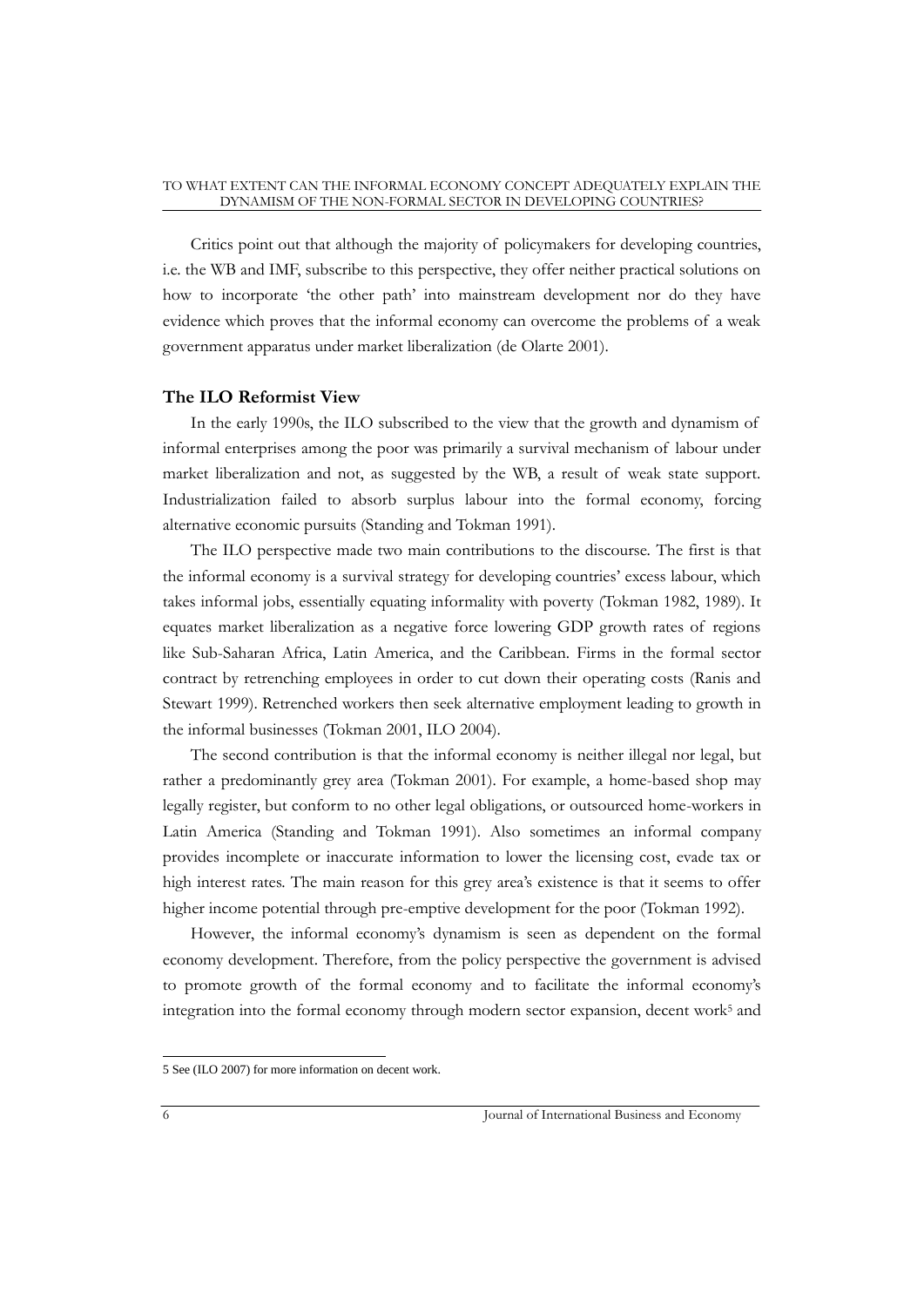income rationing (Tokman 1992, 2001). Nonetheless, this perspective while focusing on poverty reduction, it overlooks the rationale and alternative dynamism of rich companies for entering into the informal sector to avoid taxes and other expenses (Meagher 2005).

#### **The Structuralist Perspective**

The structuralist perspective is sociologically rooted in neo-Marxist and dependency traditions (Rakowski 1994a, 1994b). This approach seeks to describe the informal economy as a unified national and global economic system encompassed by a dense network of relationships between formal and informal enterprises (Portes 1997, Roberts 1991). The dynamism of labour migration to the informal economy, for example, is conceptualized as part of a set of complex consequences of globalization that create diversified and discriminatory benefits for different classes. This will be elaborated more later in the paper.

The structuralist approach made two main contributions to the informal economy discourse. First, the informal economy's function is to support capitalist structure which is supported by globalization to maintain market competitiveness as producers strive to reduce production costs, especially wages, often with government support (Castells and Portes 1989). For example, research on Guatemala (Portes and Schauffler 1993) shows how several US clothing companies provide local contractors with cloth, design patterns and occasionally with loans, but with no social security. These informal contractors use the manual labour of Indian women who sew for wages which are significantly below the market price. Similar case studies on different industrial sectors reveal that subcontracted informal activities are concealed in official formal sector documents (Portes and Schauffler 1993).

A second major contribution by the structuralists is a multiplicity of reasons why the informal economy is growing and crucial for development. The informal economy retains a higher number of workers than the formal one because individuals" utility of income is higher in the informal economy and there is a large market of cheaply produced goods and services (Roberts 1991, Centeno and Portes 2003). Capitalists also employ informal labour to reduce costs when compared to employing formal labour (Castells and Portes 1989: 300-306). With the development of globalization in developing countries, outsourcing in the informal economy creates dynamic sources for informal producers to take advantage of growing demand of their labour (e.g., in the garments, footwear, and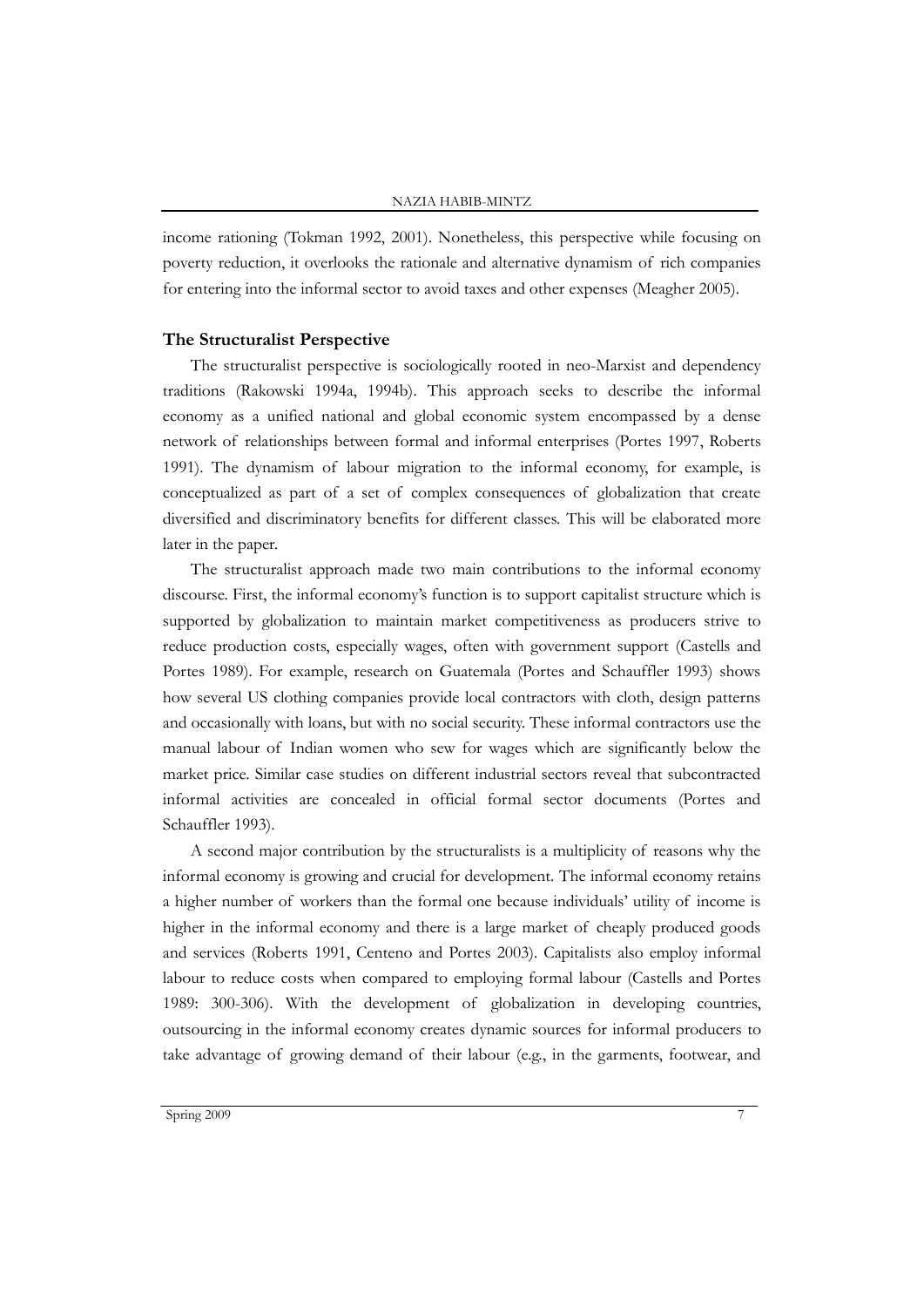toy industries). Like the ILO perspective, structuralists recognize that this dynamic source is not without cost, namely, labour exploitation. Therefore, government intervention is essential to limit the extent of labour exploitation and provide legal protection (Portes 1997, Centeno and Portes 2003).

A critical shortcoming of the approach is the impossibility to translate the complexity of informalization using an all-encompassing definition into quantitative data for econometric analysis (Chen 2004). While it would be useful to quantify the informal economy including subcontracting, labour recruitment, expropriation of production costs and tax evasion (Portes 1997), the complexity of analyses prevents it.

## **THE THIRD PHASE: THE SHIFT TO SOCIAL NETWORKS**

"… [j]ust as the informal economy concept reached its peak, it was…dropped by its most prominent scholars in favour of the concept of social networks" (Meagher 2004: 7). The Spanish sociologist Manuel Castells defines social networks in the context of the informal economy as:

*A network is a set of interconnected nodes [such as social ties like kinship, friendship, communal, ethical or religious affiliation and personal contacts]. …Networks are open structures, able to expand without limits… Networks are appropriate instruments for a capitalist economy based on innovation, globalization, and decentralized concentration; for work, workers and firms based on flexibility, and adaptability….* 

(Castells 1996: 470-1)

What was the impetus behind the shift? Circa 1994, scholars, like Portes, Roberts, Gereffi and others realized that existing theoretical perspectives failed to conceptualize the internal diversity, dynamism, and regulatory processes of the informal economy (ibid). That means the accessibility to resources like capital, markets, and employment opportunities that happens independently of, and often outside, the regulatory framework of the state, was not critically problematized.

The social networks concept helps to address this shortcoming and attempts to illuminate the ways in which informal activities are internally regulated. Moreover, scholars like Tokman (1992), Cheng and Gereffi (1994) recognized the heterogeneous and blurred relationship of the informal economy within the global economic system and argue that the formal/informal divide had outgrown its usefulness (Portes 1994: 432, Hart 2001: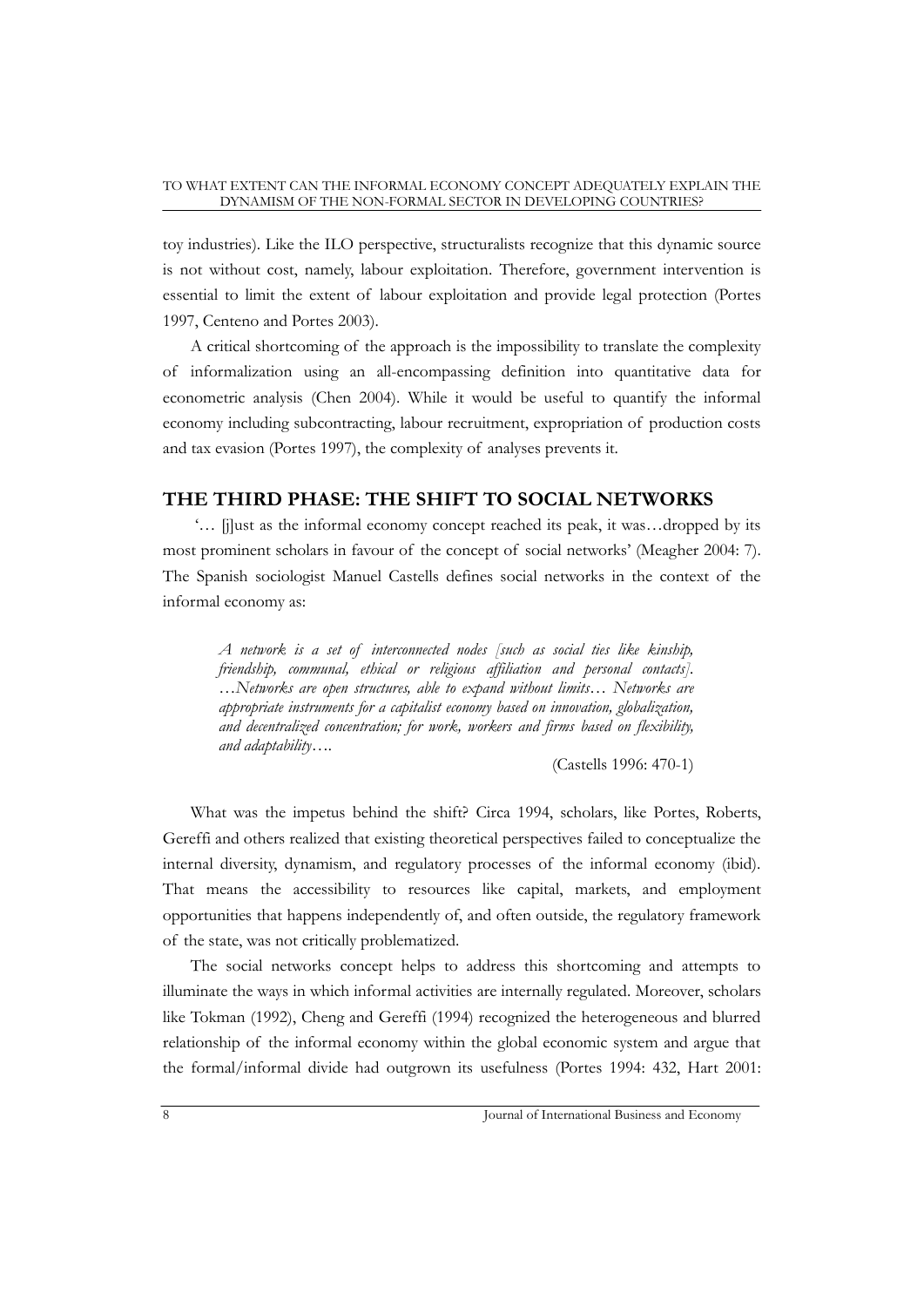155). Particularly, the social network concept gained prominence because the prediction that the roles of social relations and the constraints imposed by social institutions, such as gender and religion, will disappear with economic development (Myrdal 1968: 103-106) has proved incorrect, just as the assumption of the informal economy's disappearance proved to be wrong in the 1980s (Harriss-White 2005). In global economic structures, social institutions and relationships function as an alternative form of economic regulation (Castells 1996, Roberts 1994, Meagher 2005).

#### **Social Networks' Characteristics**

During this phase, social networks became the new consensual analytical tool to explain dynamism in developing economies (Meagher 2006). There are three main characteristics of social networks.

First, the social networks approach focuses on issues of trust, flexibility, and social relationships that provide richer insight into the conditions in which state regulations are not needed to regulate economic behaviour (Mingione 1994, Portes 1994, Roberts 1994). Commonly, this concept is referred to as "social capital". <sup>6</sup> Most literature treats social capital as a social asset (stock of social, psychological, and emotional assets) that contributes to a flow of benefit to individuals, or to a community through its social networks (Fukuyama 2001, Putnam 2000).

Second, under weak regulatory and institutional frameworks, sometimes social networks can be a vehicle for corruption and opportunism in excuse of economic efficiency behind the shadow of weak state (Powell and Smith-Doerr 2005). Such social networks can produce negative consequences, identified as negative social capital (Powell and Smith-Doerr 2005).

Third, the social network approach has interdisciplinary roots, deeply influenced by the institutional economics and is qualitative by nature, which provides better contextual understanding (Powell and Smith-Doerr 2005). The informal activities are products of social, cultural, economic, and historical forces comprising what Ellickson (1991) calls "order without law"- referred to more cynically by Sturgress (1997) as "order for free" (cited in Meagher 2005: 220).

 6 The term "social capital" was coined by the American sociologist James Coleman (1988) who associates it with the quality and depth of relationships between members of a family or a particular community.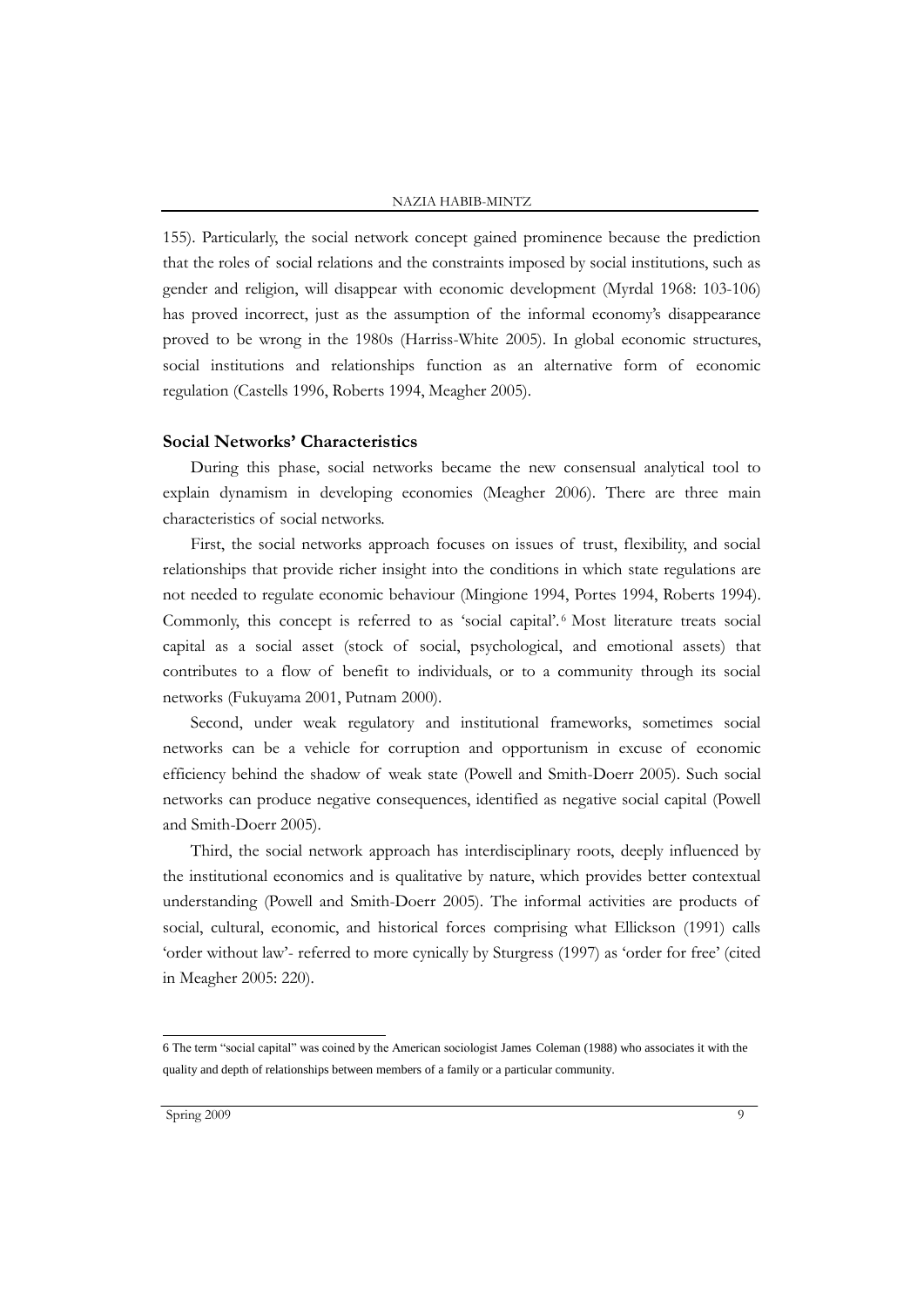It is also argued that social network concept is heterogeneous in nature and this is a major theoretical weakness as how to apply and use this concept to analyze empirical evidence from developing countries (Fukuyama 2004). In the later section of this essay, two case studies are presented which tries to encapsulate the difficulties of applying this concept in the real term. Although this is not an extraordinary shortcoming in contemporary interdisciplinary social studies, different approaches to social networks attach new meanings to the concept rather than narrowing it down (Meagher 2004: 17). However, with the flexibility of application, the concept can provide a more "ideological than analytical" conceptual understanding on the informal economy. The following section is an analysis of two case studies, where the respective authors have treated the informal economy within the context of social networks to explain why and how certain industries in certain regions expands while declines in others. The first case study analysis is from Mexico and the second one is from Nigeria.

## **CASE STUDIES**

To explore the intellectual challenge of grasping the informal economy's dynamism in developing countries, the next section uses two contrasting case studies. The informal economic factors considered in the two case studies" analyses are different. On one hand, social networks are analyzed as a productive force enabling the success of the informal economy, whereas on the other hand, focusing on socio-political and historical contexts can lead to "a conflictual terrain where informal network rights and rules of assistance are fought over and where divisions may be both reproduced as well challenged" (Lourenco-Lindell 2002: 245). The objective here is to show the readers that, depending on the angle and focus on the informal economy, social network can perpetuate completely different picture.

This section analyzes two cases studies of non-formal economic dynamism: Cruz et al.'s (2004) work on Mexico's milk industry (2004) and Meagher's work on Nigeria's footwear and garments industry (2006). Brief synopses of the studies are provided to give context to the subsequent analysis. The summaries are used to highlight differences between the authors" application of the social network concept to analyze economic dynamism in the informal economy, while they may share to an extent similar sociopolitical factors of dynamism.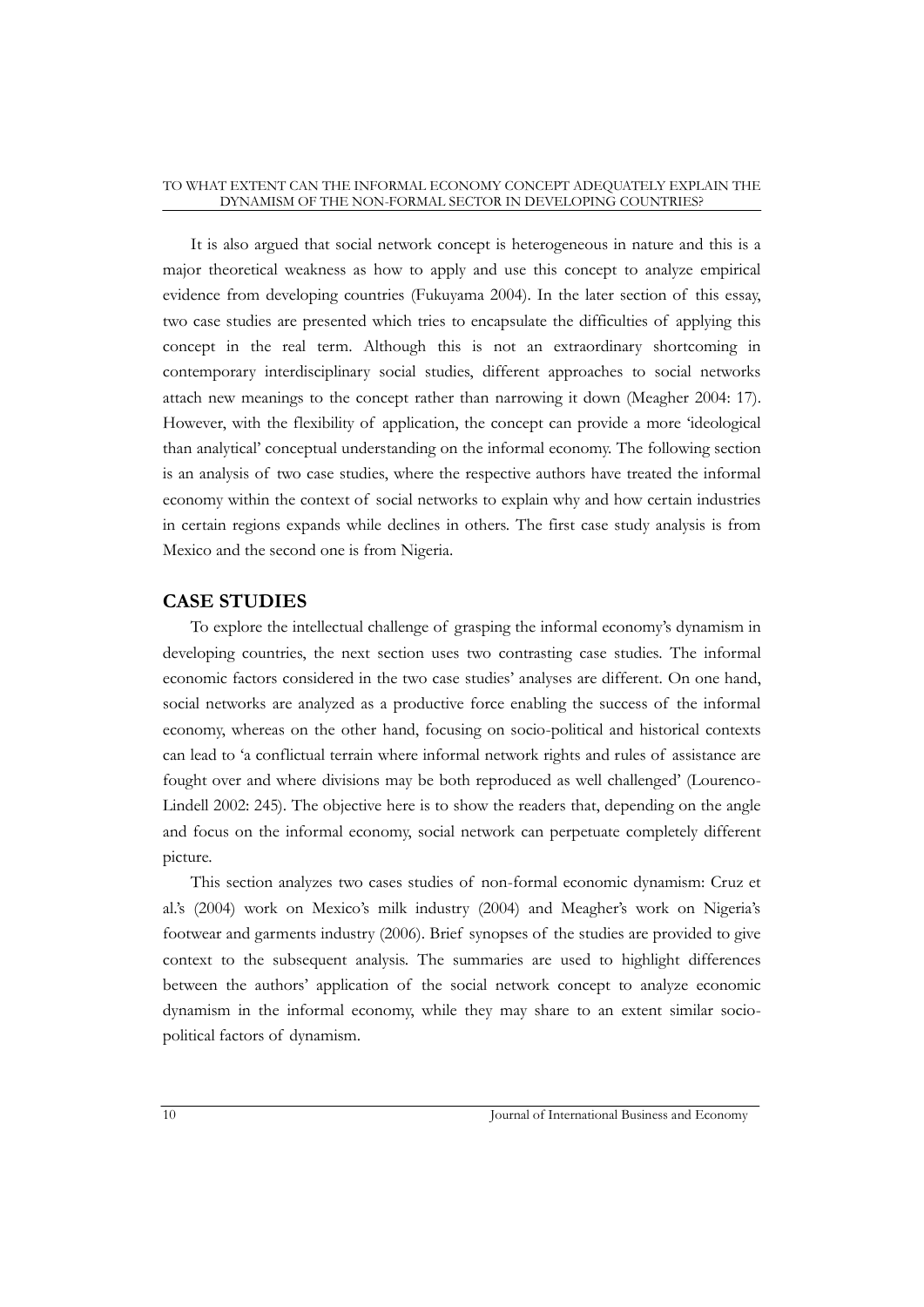#### NAZIA HABIB-MINTZ

Cruz et al. (2004: 501) studied small-scale milk producers in Mexico"s centre-west, Los Altos de Jalisco and Aguascalientes regions, which are home to 15% of the country's milk producers. The vast majority of producers have less than 30 cows, categorizing them as micro-enterprises (ibid). These producers supply milk to multinational enterprises like Nestle and to the national company Sello Rojo. However, access to the buyers differs across the regions, resulting in distinctly different social networks. Specifically unequal and adversarial ones "drive people and companies to foster different kinds of clientelism that link individuals through social and class lines" to compensate for any economic setbacks that the relationship may perpetuate (Cruz et al. 2004: 500).

Social power is defined as the capacity to influence the decisions of others (ibid). In this case, the hierarchical social networks, state authorities, and multinationals (Nestle) control over the supply chain affects economic gains of the local milk producers. The two regions social networks have developed to different degrees based on the strength of their social capital, which influences access to productive resources and economic opportunities. This case study examines how small producers from these regions can increase bargaining leverage and power over multinationals by organizing associations and vertically engaging with the state.

The caveat of the next case is that not all social capital is strongly positioned to produce optimal results. Meagher studied informal footwear and garments manufacturing clusters in the town of Aba in south-eastern Nigeria. Expanding on hypotheses that African societies lack social networks because of cultural incapacities, historical disruptions of colonialism, and rapid urbanization (Fukuyama 2004, Granovetter 1995), Meagher adds socially embedded politics realized through state apparatus and influences of globalization to the analysis. Applying these factors, Meagher argues that Nigeria encouraged the formation, not of corporate trading networks, but of "broad multiplex networks" organized around individual needs rather than common commercial values. The industry developed over a period of thirty years through a common system of market regulation, a unique apprenticeship system, and a source of employment for homeworkers outside of the state influence. Meagher also examines the negative side of the social networks by illustrating how actors in the informal economy in the shadow of a weak state and under pressure of globalization can be subject to social liability and a source of exploitation which can result in decline in the manufacturing industry.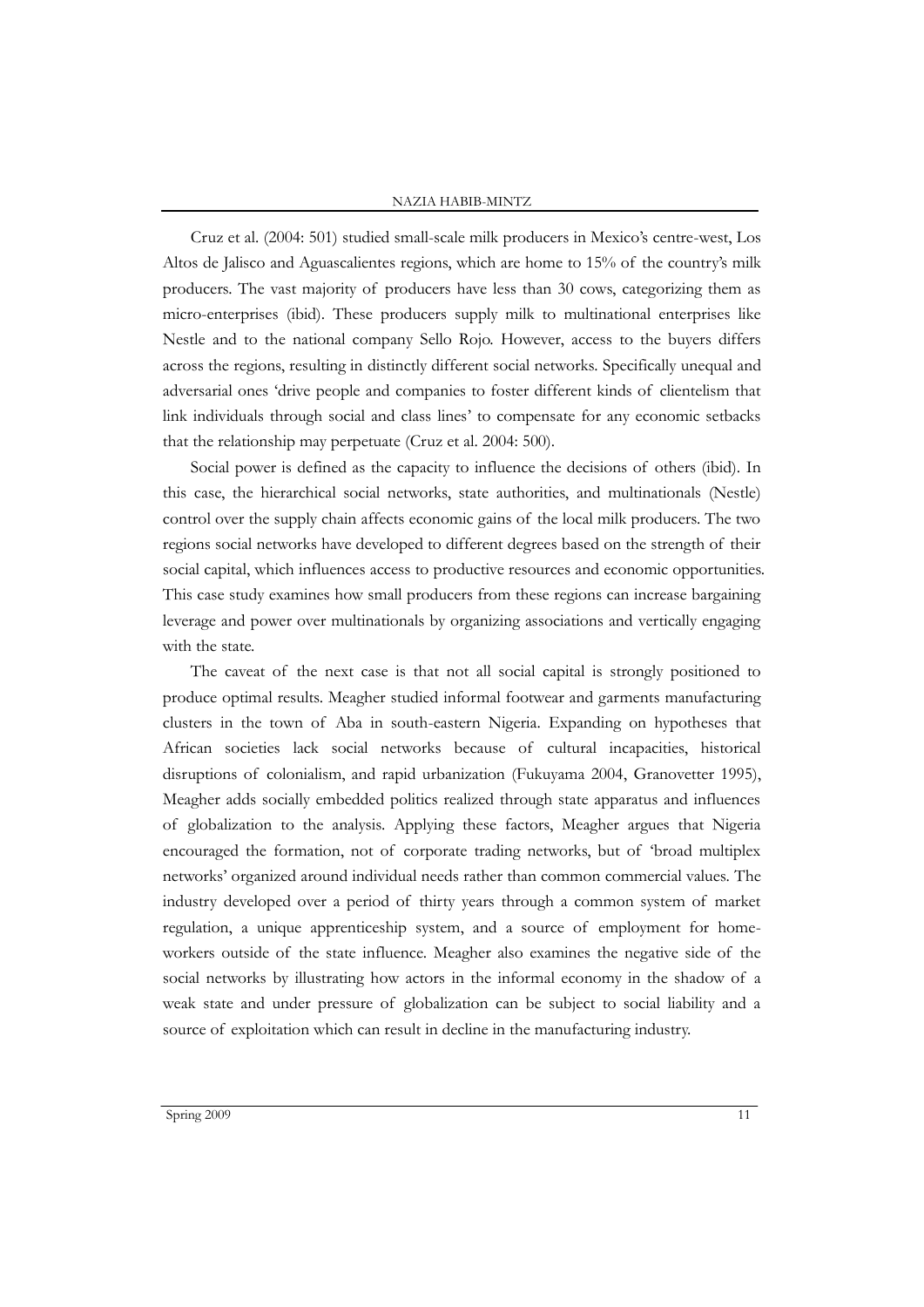## **DIFFERENCES IN CASE ANALYSIS**

Both case studies highlight exogenous and endogenous sources of economic dynamism. Nigeria and Mexico underwent market liberalization and state restructuring in the 1980s. In both cases, the role of the state in the market was reduced, as was the growth of the informal economy. Also, the market liberalization and the reduced role of the state were treated as exogenous sources for economic dynamism in the informal economy, as the section 2 discusses the underlying theory behind it.

Cruz et al. (2004) describe how milk producers entered the grey zone between formal and non-formal as they started to supply milk to Nestle. Later, the national company Sello Rojo vied to outperform Nestle, thereby increasing demand in the Mexican milk market. As business grew, the producers of Jalisco and Aguascalientes faced multifaceted implications from competition amongst themselves for productive resources like capital, credit, milk cooling technology, and so on to promote production. The Aguascalientes region fared better than Jalisco because of its producers" relationships with the state apparatus, which as Portes et al. argue, informal sectors need not always develop outside state oversight, but possibly with state acquiescence (1989: 27). The difference in strength and embedded power relationships in the regional social networks with the local Mexican governments significantly affected the regions" growth capabilities.

In the Nigerian case, the informality in Aba was not to avoid legality, rather it developed as an alternative regulatory framework to structure productive organization under a predatory state. Market liberalization was key incentive for its growth in this context. As the state is incapable of creating sufficient employment opportunities or even structurally accommodating all economic activities, the footwear and garments industry flourished in the state"s shadow, employing over 57,000 people (Meagher 2006: 7). Market liberalization resulted in wider supply channels, distribution, and financing that promoted rapid growth of the sector, which was once dependent on social networks for credit and trade. New informal institutions of credit and long-distance trading systems developed. This linked producers with networks of input and output traders from other communities.

Two endogenous factors are identified in these case studies as sources of dynamism. Firstly, small-sized firms are critical feature of dynamism. In general there is a strong, positive, empirical relationship between firm size and the degree of adherence to government rules and regulations, especially ones involving labour (Portes 1994: 439, Tokman 2001: 47). A small firm size reduces production costs while creating adequate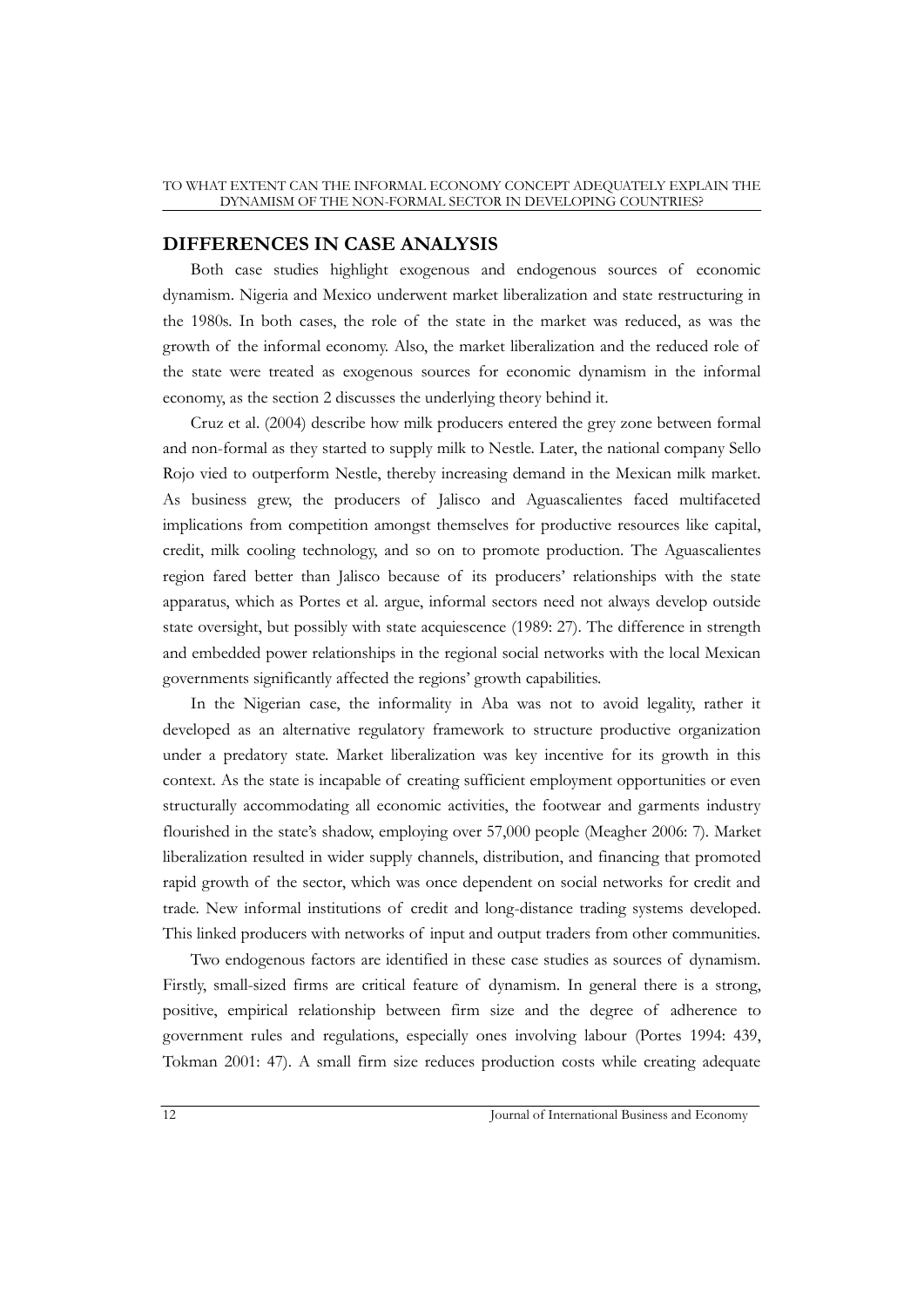#### NAZIA HABIB-MINTZ

economic livelihoods for impoverished agents and easier mobility. Both cases discussed the small sizes of the respective enterprises, but analyzed it differently. For Cruz et al. (2004), size was a quantitative observation to illustrate differences in power dimensions between regions, with Jalisco having smaller groups and size of producers than Aguascalientes. Concomitantly, Aguascalientes' producers' higher bargaining power with government agencies and Nestle was connected with a larger firm size. Alternatively, Meagher explained small firm size as more of an outcome of labour"s relationship with cost and technical knowledge, which are subject to a high degree of specialty. Employment relationships are characterised by home-work rather than factory-work, transitory apprenticeship employment rather than permanent employment, and social labour relations rather formal ones.<sup>7</sup>

Secondly, the forms of social relationships play a critical role in both case studies, though the extent to which they were analyzed shows theoretical deficiencies of the social network concept. Cruz et al."s (2004) work illustrates that social networks consist of a set of export-oriented, horizontally-integrated, inter-dependent, family-based microenterprises. Via social networks, producers and manufacturers acquire information about each other, enabling resources within networks to be utilized more productively. Also, the social networks provide greater control over purchase costs and sale prices by organizing productive associations with other stakeholders. In absence of cooperative efforts, global milk buyers like Nestle are price setters and transfer costs down to producers.<sup>8</sup> However, Aguascalientes producers enjoyed higher leverage on price bargaining than Jalisco producers due to differences in the nature of their social networks. Both regions" producers shared similar socio-economic characteristics, but social capital was stronger in Aguascalientes than Jalisco. While Aguascalientes had strong ties based on kinship, friendship, and godfathership, Jalisco had weak ties based on business associations that stemmed from pressure of globalization. Access to government officials through social networks were critical to Aguascalientes" growth, where such long-established networks were missing in Jalisco's milk producers' community. The networks that did exist were 'semi-clientilist' in nature, so the overall community did not flourish. The successfulness of networks determined opportunities, competitiveness, and protection from Nestle"s and other competitors" prices (Cruz et al. 2004: 517).

<sup>7</sup> For more on home-workers" relationship in the non-formal sector, see (Appelbaum, Felstiner, and Volkmar 2001: 89-90, Cheng and Gereffi 1994: 201-203).

<sup>8</sup> See Gereffi and Humphery (2001) for details on buyers-driven global value chains.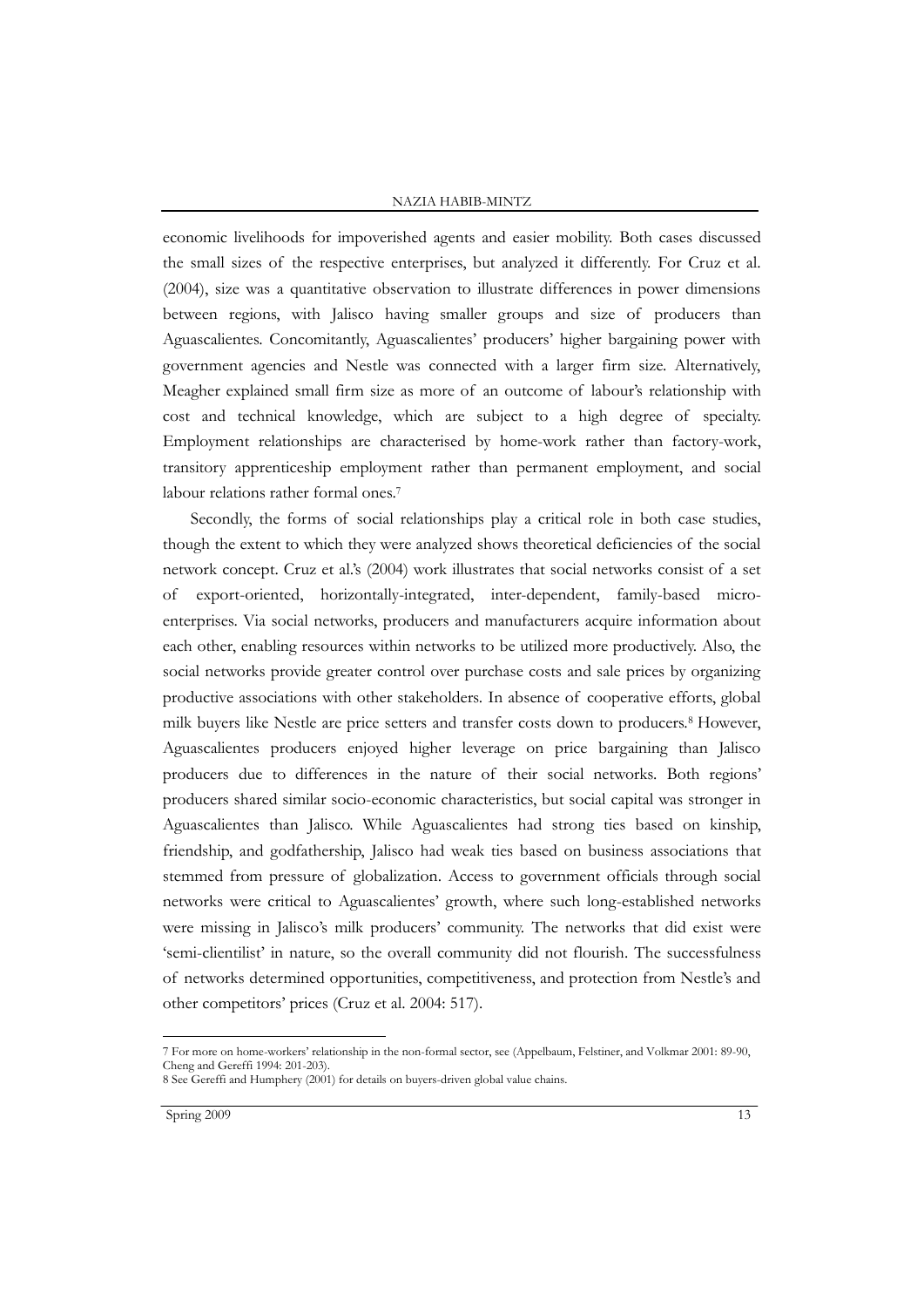#### TO WHAT EXTENT CAN THE INFORMAL ECONOMY CONCEPT ADEQUATELY EXPLAIN THE DYNAMISM OF THE NON-FORMAL SECTOR IN DEVELOPING COUNTRIES?

Meagher"s case study utilizes social networks within the historical and socio-economic contexts of the changing political nature of the Nigerian economy under market liberalization. It illustrates how social networks use their capital to exploit information (footwear making specialities), labour, and social relationships for their individual economic benefit under intense pressure of globalization.

Nigeria"s society and culture changed as globalization penetrated the manufacturing sector as Chinese-shoe import flood the market in the shadow of the weak state. Market liberalization triggered intense competition, extreme pressures on livelihood, and rapid entry of outsiders in the local informal cluster, whereby trust, reliability, and relationships among producers, creditors, and distributors deteriorated. The new business culture became profit-driven through non-differentiated products and cost-savings by exploiting workers and apprentices. Essentially, the exploitation of social ties and relationships became the new norm.

The state was unable to protect against this exploitation and even contributed to it. While political and economic reform evoked changes through the dynamism of social networks in the non-formal sector, the resulting arrangements were not improvements. The Nigerian case study demonstrates that weak ties can be easily victimized by profitseeking nodes or the whims of politicians. In this case, political manipulation worsened the quality of social networks. For instance, as associations of informal firms spent more time on conflict resolution, they also spent more time appealing to the state to for protection against exploitation that the state should have already protected against. Under clientelist relationship, unlike in the Mexican case, Nigerian politicians manipulated poor producers to serve their own personal and political agendas (e.g., mobilizing votes), rather than to address producers" interests. Over time, this force turned into another source of violence and insecurity in the increasingly fragmented and vulnerable manufacturing society of Aba (Meagher 2006).

In sum, here it shows how these two case studies authors approached the analysis of the informal economy's dynamism differently. For Cruz et al. (2004), "social-power" is the major explanatory variable. For Meagher, it is politics and the changing nature of businesses. Both studies recognize the state's role and the effect of globalization, though they explain differently (positive semi-clientelism versus exploitative and negative social networks), thereby leading to different conclusions. Finally, while developing countries are slow in strengthening its regulating frameworks to buttress the productive units, the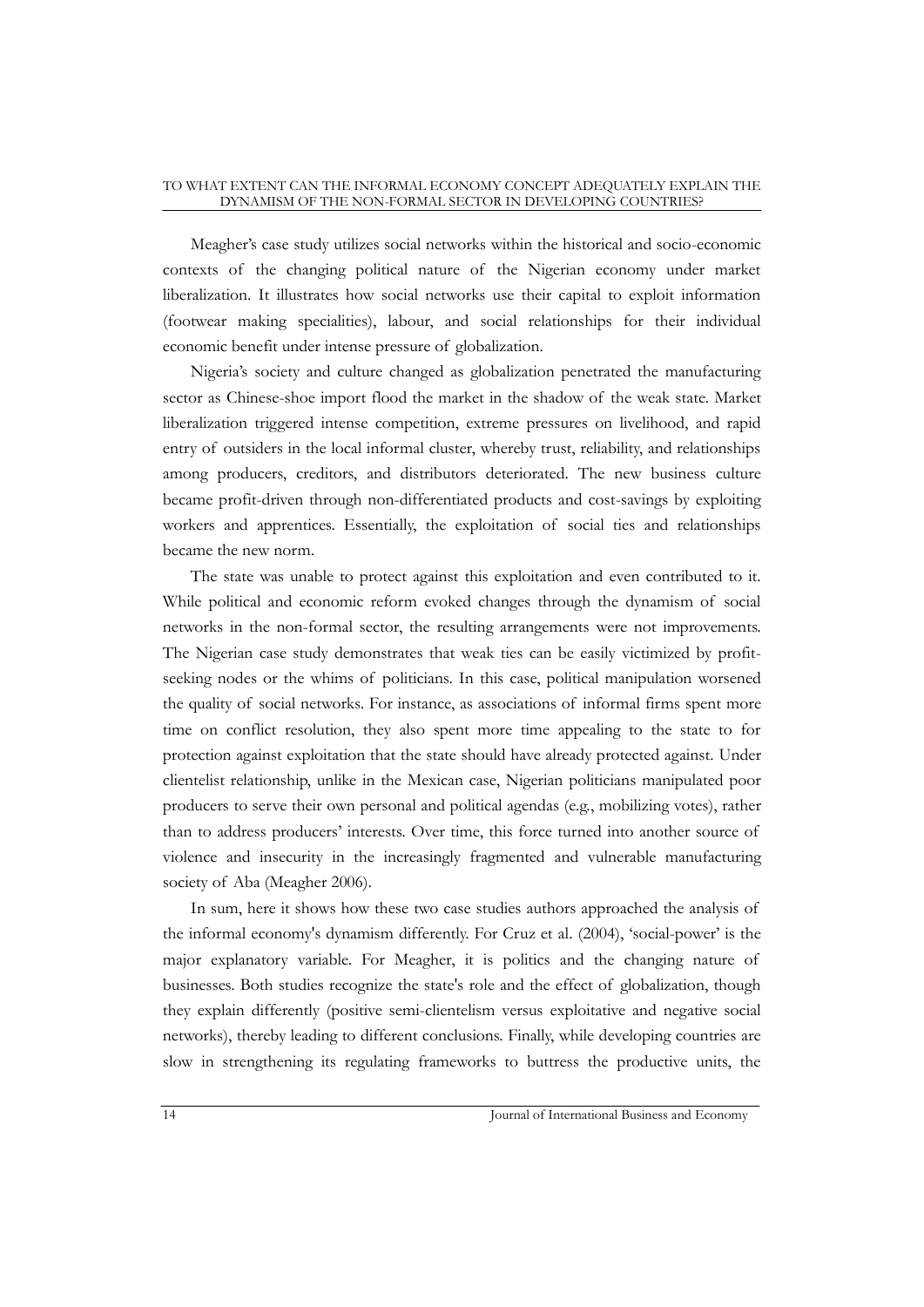countries are rapidly globalization and the social networks are increasingly becoming the fill-in for the institutional and political gaps in the developing economies. The social network concept is not a strict one, rather a multi-variant concept that needs further clarification.

## **CONCLUSION**

The question posed at the beginning of this essay was whether the informal economy concept adequately explain the dynamism of the non-formal sector in developing countries. This essay first shows that the concept of the informal economy remains inadequate to explain the dynamism of the informal sector in developing countries from its origin, so the concept developed and evolved over time to overcome the shortcomings of each preceding conceptual phase. The next section substantiates this argument through two case studies that favour a more nuanced and contextual analysis that traces the way in which social networks have been shaped by cultural identity, history, power relations, and relations with the state. These case studies illustrate both the developmental and dysfunctional elements of social networks.

Finally, despite its shortcomings, social networks are an important tool to understand the dynamism of the non-formal sector in regards to market liberalization and the role of the state. The development of institutional approaches to consider all the other social, political, and historical elements permit a precise institutional examination of the developmental implications of contemporary informality, even in a world of market liberalization and regulatory bricolage (Meagher 2006). Rather than blaming developing countries for market failures or neo-liberalization policies, the institutional perspectives of informal economy suggest that productivity and income as responses to survival strategies, that people would accomplish very little through productive modernization. Furthermore, the conceptualization of the social networks in efforts to understand how people survive under predatory, or weak or malfunctioning weak states, helps to fill in the gaps between formal and informal economy the era of globalization.

From the policy perspective, it is important to agree on a theoretical framework for scholars to examine contemporary works on anti-poverty interventions whether led by individuals, by the families or the community. Also, it important to consider the realities of informal dynamism, negligent or weak states" apparatus, and growing global market stress that penetrates every sphere of life. Most of the informally operating economic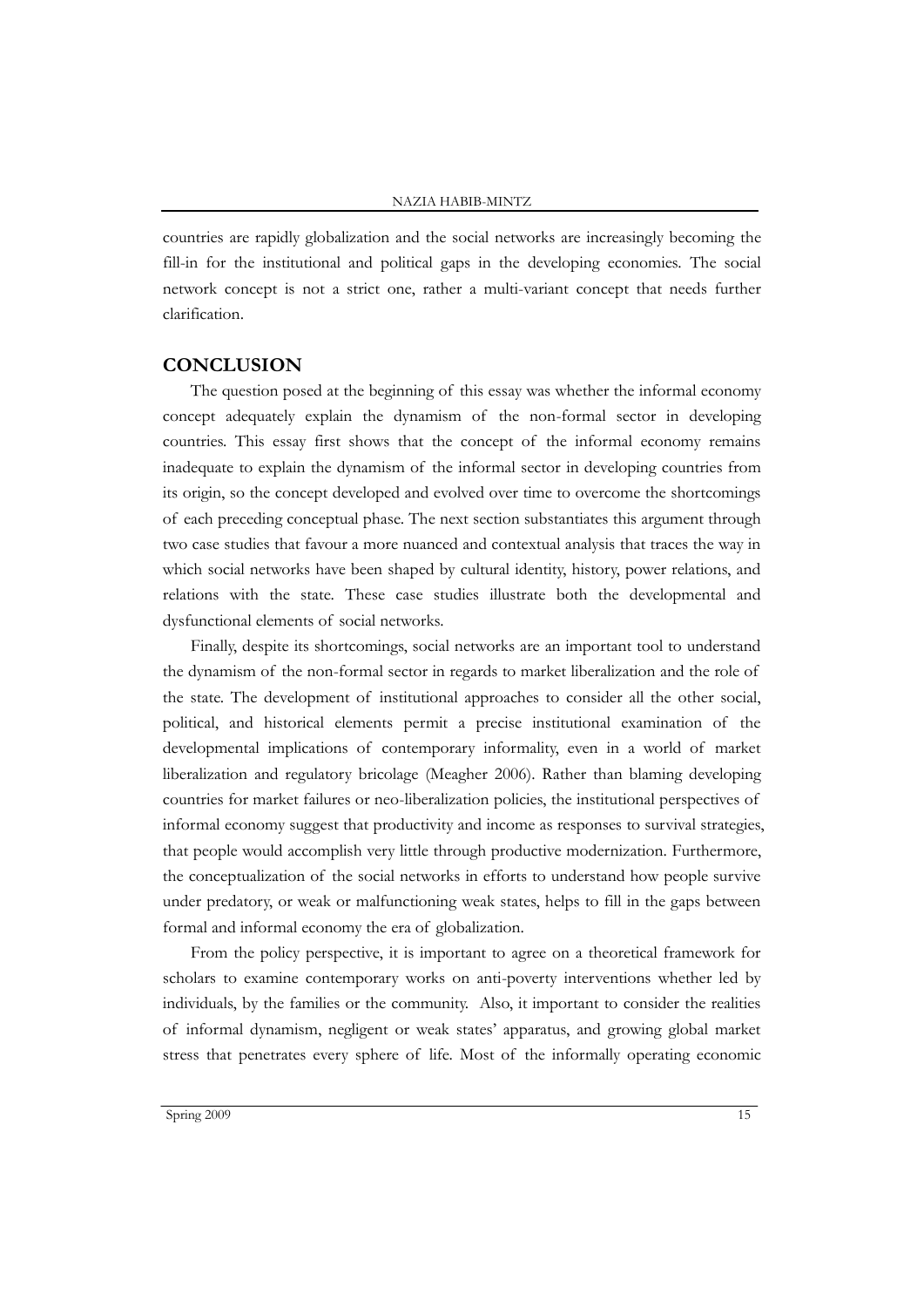units, in which regular labour relations have no place, and which operates in such a small scale with low income range that compliance with administrative regulations and tax law is hardly feasible. The strategic options seeking to formalizing informality should concentrate on the productive units of the society whether they are formal or registered and help them modernize and improve productivity through structural supports like access to credit, legal system and provide training. Those who criticize that such policies are difficult to implement, for a lack of quantitative measures should not forget, how China and India raised at the highest level of productivity with its massive informal economy. Despite the limitations on data collection in developing countries, qualitative analysis of the informal economy is plausible, so as it is possible to integrate informal economy in the equation of economic development.

*The issue is not one of regulation per se but of the form of regulation. All markets are regulated… so the issue is the balance between formal regulation based, ultimately, on the state, and informal regulation based on personal relations such as those of kinship, friendship or co-ethnicity.* 

(Roberts 1994: 8)

## **ACKNOWLEDGEMENTS**

I would like to thank Prof. Barbara Harriss-White from University of Oxford where I was formally affiliated in 2005, who first made me interested on the informal economy concept. I also would like to thank Dr. Kate Meagher for valuable suggestions, and critical comments on the manuscript during the course of my time there. Finally, I would like to recognize the help of Matthew Mintz-Habib who helped with editing and the layout of the manuscript as well as with moral support.

## **REFERENCES**

- Appelbaum, R. P., W. L. F. Felstiner, and G. Volkmar. 2001. *Rules and networks: The legal culture of global business transactions*. Oxford, England: Hart.
- Castells, M. 1996. *The rise of the network society*. Oxford: Blackwell Press.
- Castells, M. and A. Portes. 1989. World underneath: The origins, dynamics, and effects of the informal economy. In A. Portes, A.M. Castells, and L. Benton, editors, *The informal economy: Studies in advanced and less developed countries.* Baltimore: Johns Hopkins University Press.
- Centeno, M. and A. Portes. 2003. The informal economy in the shadow of the state. In P. Fernández-Kelly and J. Sheffner, editors, *Out of the shadows: The informal economy and political movements in Latin America*. Princeton: Princeton University Press.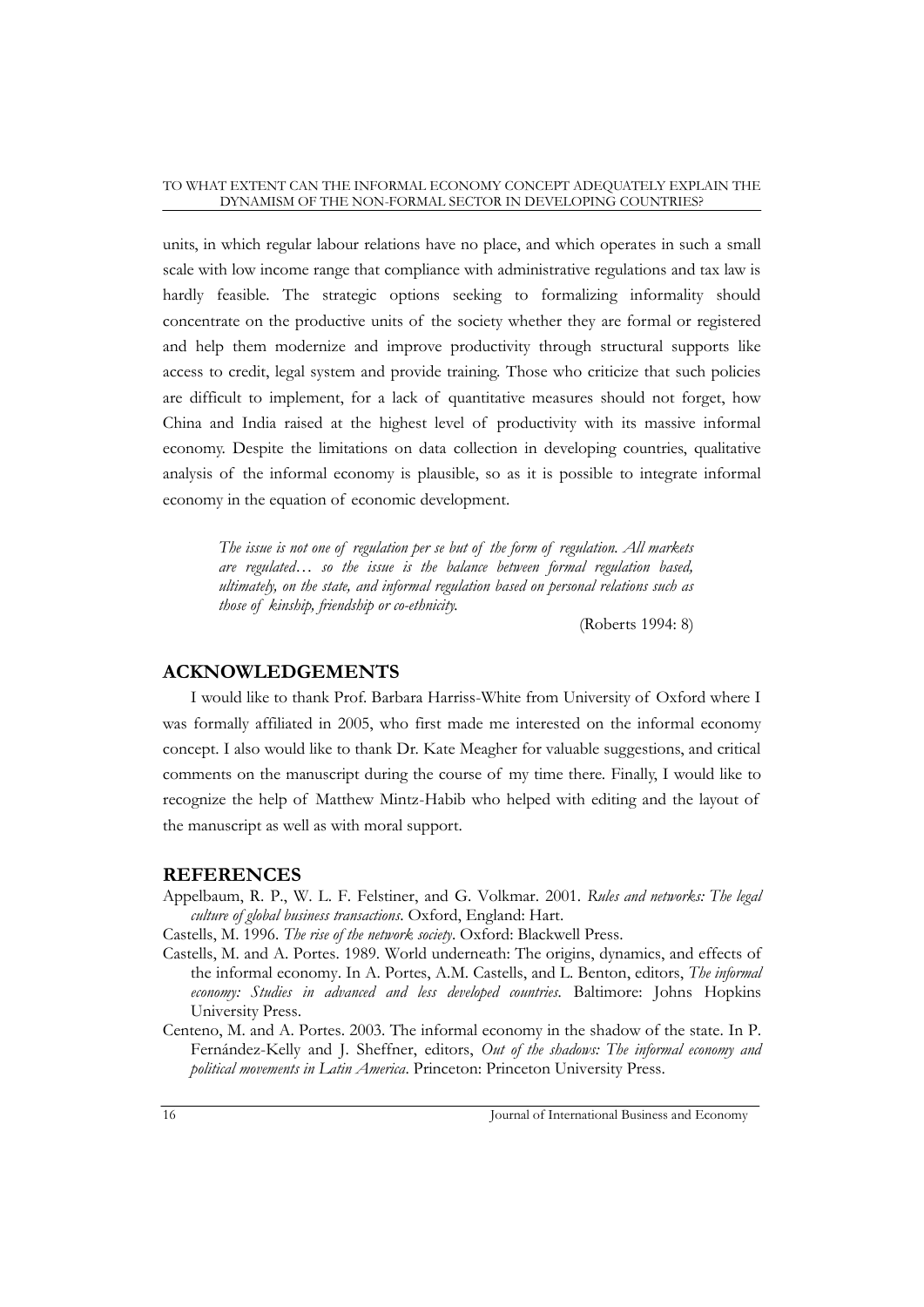- Charmes, J. 1998. Informal sector, poverty and gender: A review of empirical evidence. *Background paper for the World Development Report 2001.* Washington, D.C.: World Bank.
- Chen, M. 2004. Informality at work: Reconceptualizing the employment challenge. *50th Anniversary Conference Reviewing the First Decade of Development and Democracy in South Africa*. Durban, South Africa, pp. 21-22.
- Chen, M., R. Jhabvala, and F. Lund. 2002. Supporting workers in the informal economy: A policy framework. International Labour Office working paper.
- Cheng, L. and G. Gereffi. 1994. The informal economy in east asian development. *International Journal of Urban and Regional Studies* 18 (2): 194-219.
- Coleman, J. S. 1988. Social capital in the creation of human capital. *American Journal of Sociology* 94: 95-120.
- Cruz, G., M. Rindermann, R. Escoto, F. Whiteford, S. Miquez. 2004. Social capital and small-scale milk producers in Mexico: The case of Los Altos de Jalisco and Aguascalientes. In R. Atria and M. Siles, editors, *Social capital and the reduction of poverty in Latin America and the Caribbean: In search of a new paradigm*. pp. 499-523. Santiago, Chile: CEPAL Press.
- de Olarte, E. G. 2001. Hernando de Soto"s mysteries. *SAIS Review of International Affairs* 21(1): 275-282.
- de Soto, H. 1989. *The other path.* New York: Harper & Row.
- de Soto, H. 2000. *The mystery of capital: Why capitalism triumphs in the west and fails everywhere else*. New York: Basic Books.
- de Soto, H. 2001. Dead capital and the poor. *SAIS Review of International Affairs* 21(1): 13- 44.
- Ellickson, R. 1991. *Order without law: How neighbors settle disputes*. Cambridge, Massachusetts: Harvard University Press.
- Fukuyama, F. 2001. Social capital, civil society, and development. *Third World Quarterly* 22  $(1)$ : 7-20.
- Fukuyama, F. 2004. Social capital and poverty reduction: Towards a mature paradigm. In R. Atria and M. Siles, editors, *Social capital and the reduction of poverty in Latin America and the Caribbean: In search of a new paradigm*. pp. 33-49. Santiago, Chile: CEPAL Press.
- Gereffi, G. and J. Humphery*.* 2001. Introduction: Globalization, value chains and development. IDS Bulletin. In *The value of value chains spreading the gains from globalization.* Institute of Development Studies (IDS). Brighton, UK. 23: 3.
- Granovetter, M. 1995. The economic sociology of firms and entrepreneurs. In A. Portes, editor, *The economic sociology of immigration*. pp. 128–165. New York: Russell Sage Foundation.
- Harriss-White, B. 2005. India"s religions and the economy. *India's Market Economy: Three Essays in Political Economy*. Gurgaon, India: Three Essays Collective.
- Hart, K. 1973. Informal income opportunities and urban employment in Ghana. *The Journal of Modern African Studies* 11 (1): 61-89.
- Hart, K. 2001. *Money in an unequal world: Keith Hart and his memory bank*. London: Texere.

Hart, K. 2006. Informality: The problem or the solution? *World Bank PSD Forum*. Washington DC, April 4-6. Retrieved from [http://www.thememorybank.co.uk/papers/informality] (April 2007).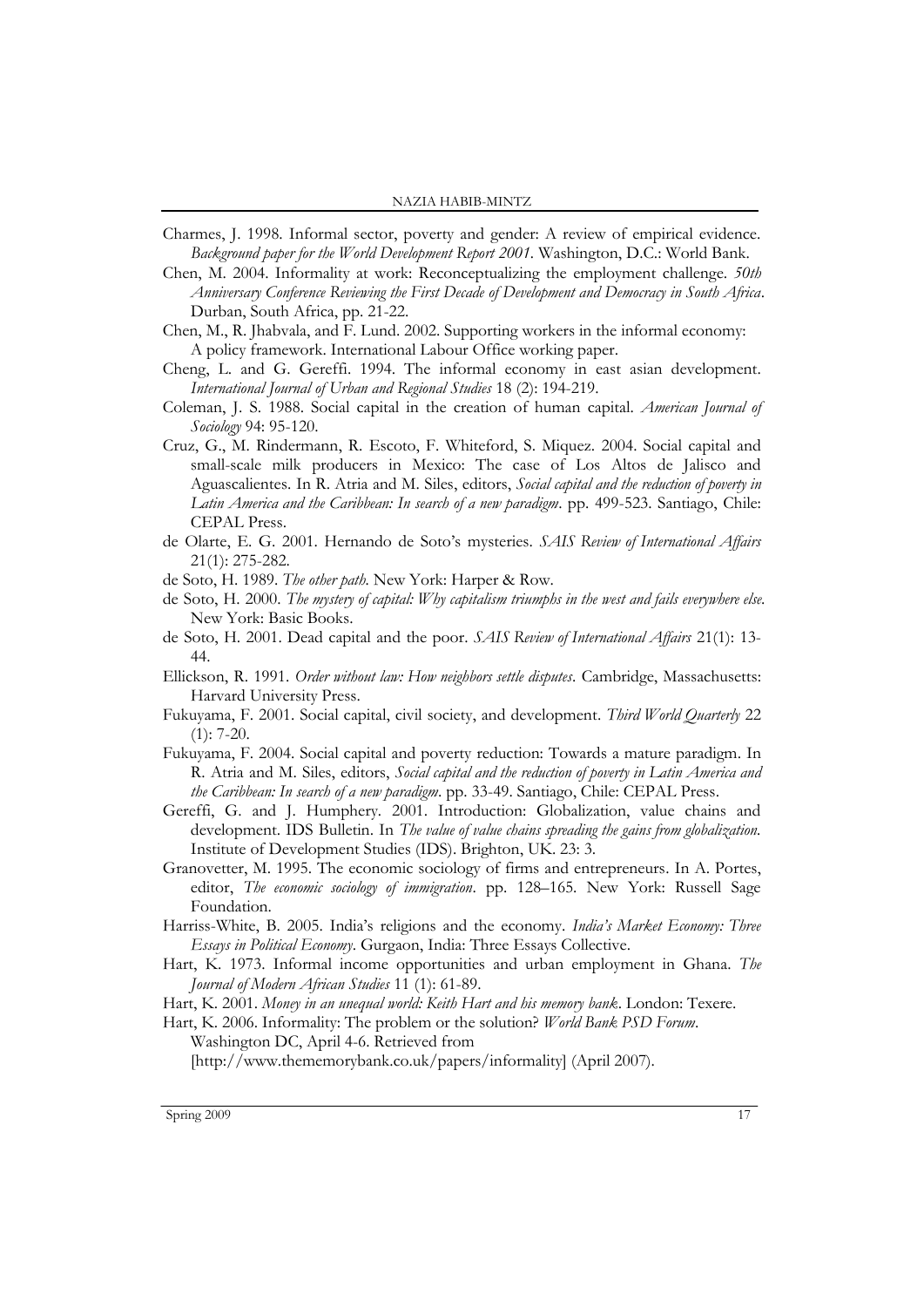- ILO. 1972. *Employment, incomes and equality: A strategy for increasing productive employment in kenya*. Geneva: ILO.
- ILO. 2004. *Global Employment Trends*. Geneva: ILO.
- ILO. 2007. *Decent work: The heart of social progress*. Retrieved from

[http://www.ilo.org/public/english/decent.htm] (April 2007).

- Lewis, A. 1959. *The theory of economic growth*. London: Allen and Unwin.
- Lourenço-Lindell, I. 2002. *Walking the tight rope: Informal livelihoods and social networks in a West African city*. Stockholm: Almqvist & Wiksell International.
- Marx, K. 1977. *Karl Marx: Selected writings*. In D. McLellan, editor, Oxford: Oxford University Press.
- Meagher, K. 2004. *Identity economics: Informal manufacturing and social networks in South-eastern Nigeria* . Unpublished D.Phil. thesis. University of Oxford.
- Meagher, K. 2005. Social capital or analytical liability? Social networks and African informal economies. *Global Networks* 5 (3): 217-38.
- Meagher, K. 2006. Social capital, social liabilities, and political capital: Social networks and informal manufacturing in Nigeria. *African Affairs* 105 (421): 553-582.
- Mingione, E. 1994. Life strategies and social economies in the postfordist age. *International Journal of Urban and Regional Research* 18 (1): 24-45.
- Moser, C. 1978. Informal sector or petty commodity production: Dualism or dependence in urban development? *World Development* 6 (September-October): 1041-1064.
- Moser, C. 1984. The informal sector reworked: Viability and vulnerability in urban development. *Regional Development Dialogue* 5 (2):135-178.
- Myrdal, G. 1968. *Asian drama: An inquiry into the poverty of nations*. London: Penguin Press.
- Ocampo, J. and K. S. Jomo. 2007. *Towards full and decent employment.* London and NY: Zed Books.
- Portes, A. 1994. The informal economy and its paradoxes. In N. Smelser and R. Swedberg, editors, *The handbook of economic sociology*. pp. 426-449. Princeton, N.J.: Princeton University Press.
- Portes, A. 1997. Neoliberalism and the sociology of development: Emerging trends and unanticipated facts. *Population and Development Review* 23 (2): 229-259.
- Portes, A. and R. Schauffler. 1993. Competing perspectives on the latin american informal sector. *Population and Development Review* 19 (1): 33-60.
- Portes, A. and S. Sassen-Koob. 1987. Making it underground: Comparative material on the urban informal sector in western market economies. *American Journal of Sociology* 93: 30-61.
- Portes, A., M. Castells, and L. Benton. 1989. *The informal economy. Studies in advanced and less developed countries*. Baltimore: The Johns Hopkins University Press.
- Powell, W. and L. Smith-Doerr. 2005. Networks and economic life. In N. Smelser and R. Swedberg, editors, *The handbook of economic sociology* (second edition). pp. 379-402. Princeton, N.J.: Princeton University Press.
- Putnam, R. 2000. *Bowling alone: The collapse and revival of civic America.* New York: Times Press.
- Rakowski, C. A. 1994a. Convergence & divergence in the informal sector debate: A focus on latin america. *World Development* 22 (4): 501-516.